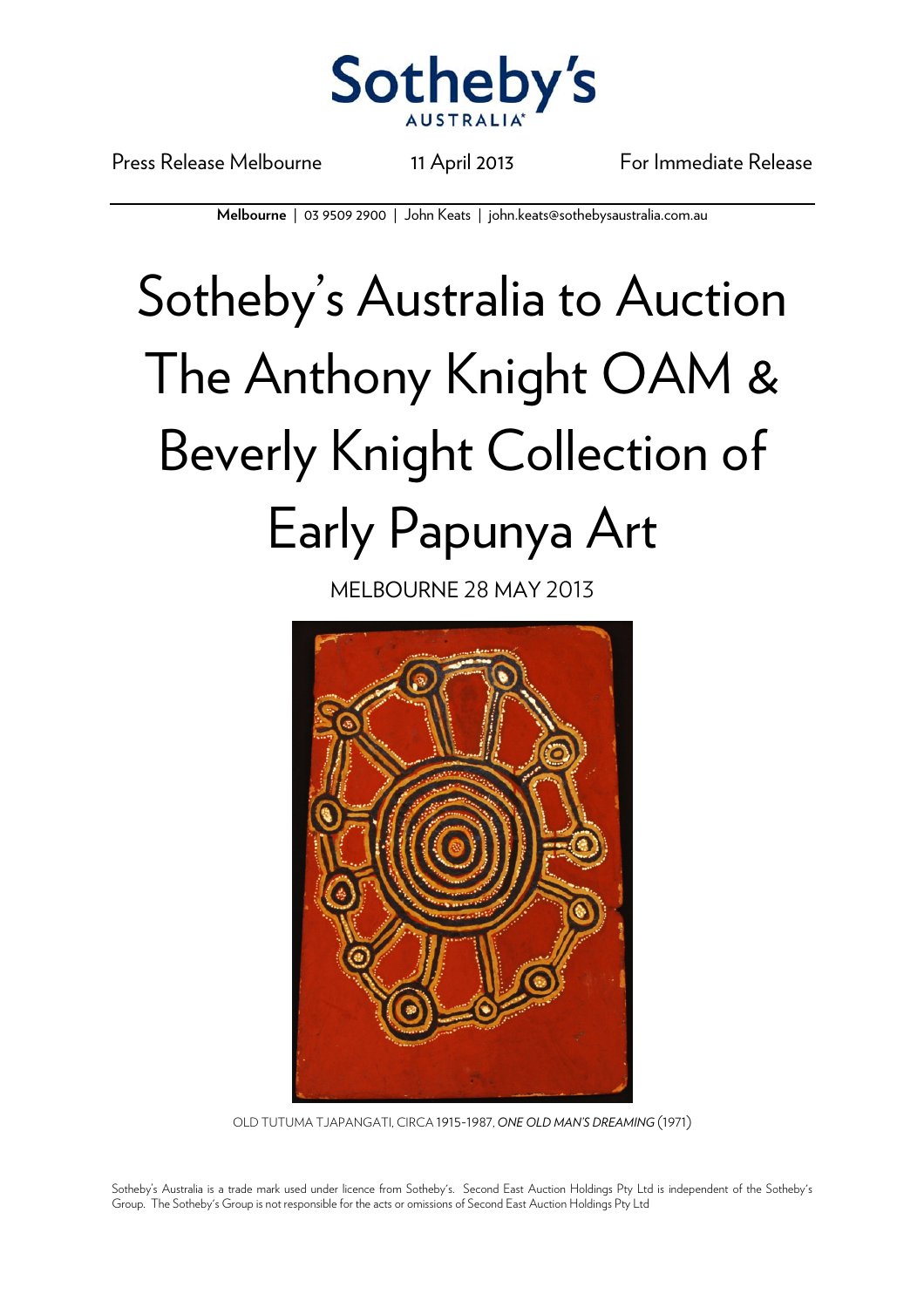

Press Release Melbourne 11 April 2013 For Immediate Release

In May 2013, Sotheby's Australia will offer for auction early Papunya works of art from The Anthony Knight OAM & Beverly Knight Collection. This renowned Collection of major works dating from circa 1971-1975, is testimony to the Knights' integral and unwavering support of and commitment to Indigenous Australian art.

The history of several paintings bear the distinguished provenance of Geoffrey Bardon, regarded as the founder of the contemporary art from Papunya and Margaret Carnegie AO, a pioneering collector of contemporary Indigenous and non-Indigenous Australian art, both becoming close and valued friends and with whom the Knights shared their interests in Australian art and culture. With their two restaurants at Alcaston House, 2 Collins Street, Melbourne from 1983, the Knights found an ideal location to also display the site-specific paintings from the 1980s period of art and a means to support Papunya Tula artists. At that time, the National Gallery of Victoria did not have a permanent display of Aboriginal Art and international visitors frequented Alcaston House to see the art of Australia's Indigenous people. Anthony & Beverly Knight also lived at Alcaston House, and this was where their extensive collection was housed. In 1989 they opened Alcaston House Gallery at 2 Collins Street to commercially represent the artists they had befriended.



KAAPA MBITJANA TJAMPITJINPA 1920-1980 *CORROBOREE AND BODY DECORATION* (1972), ESTIMATE \$70,000-90,000

The Knight Collection of early Papunya works of art is comprised of 46 items from Central Australia, sourced through their long-standing relationships with Papunya Tula artists and coordinators, Geoffrey Bardon and Pat Hogan. The works were collected at a time when mainstream collectors had little regard for 'dot' paintings by Aboriginal artists. The Knight Collection has been meticulously maintained and documented, providing a rich and insightful understanding of the founding of Australia's Indigenous Art movement.

Highlights from The Knight Collection include works painted on board during the early 1970s by masters such as Johnny Warangkula Tjupurrula, Kaapa Mbitjana Tjampitjinpa, Old Tutuma Tjapangati, Tim Leura Tjapaltjarri, Uta Uta Tjangala and Mick Namarari Tjapaltjarri. Works from this formidable Collection have been loaned to many national exhibitions and associated publications promoting aspects of Indigenous art and culture. The most recent pivotal exhibition *Tjukurrtjanu: Origins of Western Desert Art* hosted by the National Gallery of Victoria and subsequently shown at Musée du quai Branly, Paris, featured 11 works from The Knight Collection.

Sotheby's Australia is a trade mark used under licence from Sotheby's. Second East Auction Holdings Pty Ltd is independent of the Sotheby's Group. The Sotheby's Group is not responsible for the acts or omissions of Second East Auction Holdings Pty Ltd